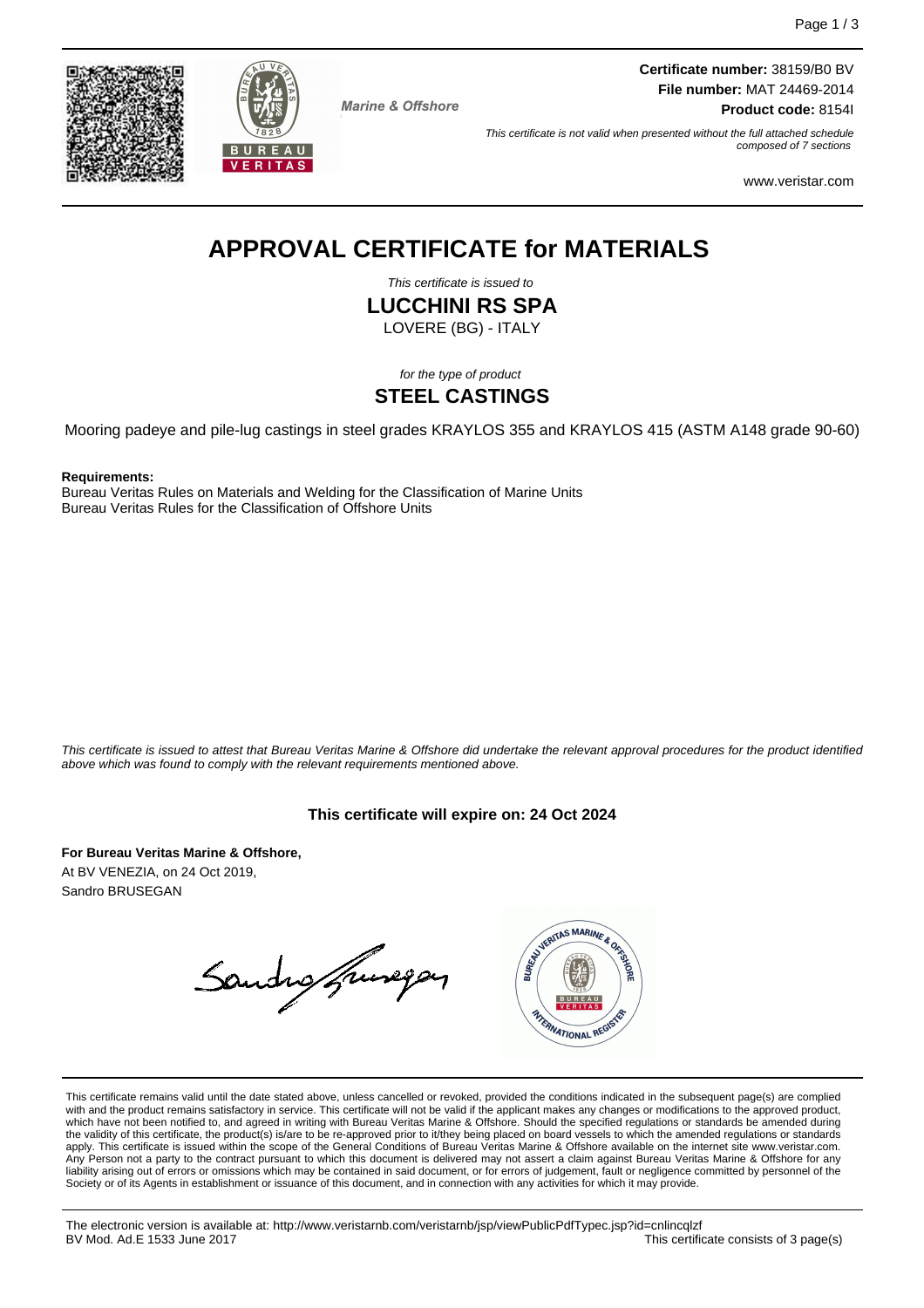## **THE SCHEDULE OF APPROVAL**

#### **1. PRODUCT DESCRIPTION :**

Mooring padeye and pile-lug castings in steel grades KRAYLOS 355 and KRAYLOS 415 (ASTM A148 grade 90-60) having weight up to 8000 Kg.

Steelmaking by Electric furnace and vacuum degassing. Casting method by sand mould. Heat treatment by Normalising, Quenching and Tempering, as applicable.

#### **2. DOCUMENTS AND DRAWINGS :**

2.1 General documentation issued by Lucchini RS Spa:

- Ref. CG-MHN-43-1310-707014 Rev.03 - Manufacturing procedure specification FPU Padeye dated 30/12/2013.

- Ref. CG-MHN-43-1310-707018 Rev.03 - Manufacturing procedure specification FPU Padeye heat treatment dated 30/12/2013.

- Ref. CG-MHN-43-1310-707020 Rev.04 dated 11/07/2014, Ref. CG-MHN-43-1310-707021 Rev.05 dated 11/07/2014.

- Ref. CG-MHN-43-1310-707023 Rev.03 dated 11/06/2014.

- Ref. 001.17009.000023-CG-001-03 - Manufacturing procedure specification for Pile lug casting dated 25/10/2018.

- Ref. 001.17009.000023-CQ-001-02 - Heat treatment procedures dated 01/10/2018.

- Ref. 001.17009.000023-DA-001-00 dated 20/08/2018; Ref. 001.17009.000023-DA-002-01 dated 02/09/2018; Ref.

001.17009.000023-DA-003-01 dated 02/10/2018; Ref. 001.17009.000023-DA-004-01 dated 29/09/2018 - NDT procedures. - Ref. 001.17009.000023-CJ-001-01 dated 01/10/2018 - Welding procedure specification.

2.2 Material specification issued by Lucchini RS Spa:

- Ladle chemical composition of steel grade KRAYLOS 355:

| <b>Element</b> | $C(\%)$      | -- <del>-</del> ----- ---<br>$Mn(\%)$ | $Si(\%)$        | $P(\%)$                           | $S(\%)$                           | $Cr(\%)$                          | $Ni(\%)$                         | $Ti(\%)$ |
|----------------|--------------|---------------------------------------|-----------------|-----------------------------------|-----------------------------------|-----------------------------------|----------------------------------|----------|
| min.<br>max.   | 0.09<br>0.12 | 1.20<br>1.50                          | 0.60            | $\overline{\phantom{0}}$<br>0.012 | $\overline{\phantom{0}}$<br>0.005 | $\overline{\phantom{0}}$<br>0.15  | 0.80<br>1.00                     | 0.02     |
| <b>Element</b> | $Mo(\% )$    | $\mathrm{Al}(\%)$                     | $Cu(^{9}/_{0})$ | $Nb\%$ )                          | $V(\%)$                           | $N(\%)$                           | Ceq                              |          |
| min.<br>max.   | 0.08         | 0.05                                  | 0.10<br>0.25    | $\overline{\phantom{0}}$<br>0.025 | $\overline{\phantom{0}}$<br>0.025 | $\overline{\phantom{0}}$<br>0.012 | $\overline{\phantom{0}}$<br>0.45 |          |

#### - Ladle chemical composition of steel grade KRAYLOS 415:

| <b>Element</b> | $C(\%)$      | $\tilde{}$<br>$Mn(\%)$ | $Si(\%)$        | $P(\%)$  | $S(\%)$                           | $Cr(\%)$                 | $Ni(\%)$     | $Ti(\%)$ |
|----------------|--------------|------------------------|-----------------|----------|-----------------------------------|--------------------------|--------------|----------|
| min.<br>max.   | 0.11<br>0.13 | 1.50<br>1.55           | 0.50<br>0.55    | 0.010    | $\overline{\phantom{0}}$<br>0.005 | 0.10<br>0.15             | 1.10<br>1.15 | 0.005    |
| <b>Element</b> | $Mo(\%)$     | $Altot(\% )$           | $Cu(^{9}/_{0})$ | $Nb\%$ ) | $V(\%)$                           | $N(\%)$                  | Ceq          |          |
| min.<br>max.   | 0.05<br>0.08 | 0.025<br>0.040         | 0.15            | 0.005    | 0.015<br>0.020                    | $\overline{\phantom{0}}$ | 0.48         |          |

#### - Mechanical properties of steel grade KRAYLOS 355 and KRAYLOS 415:

| <b>Steel grade</b>    | Yield<br>(N/mm2) min.      | <b>Tensile Strength</b><br>(N/mm2) min. | <b>Elongation</b><br>$(\%)$ min. | <b>Reduction of area</b><br>$(\%)$ min. | <b>Impact energy</b> | min.(J) at -20 $^{\circ}$ C |
|-----------------------|----------------------------|-----------------------------------------|----------------------------------|-----------------------------------------|----------------------|-----------------------------|
|                       |                            |                                         |                                  |                                         | KVL average          | KVL indiv. min.             |
| <b>KRAYLOS</b><br>355 | 355(1)<br>300(2)<br>200(3) | 460(1)<br>390(2)<br>260(3)              | 20                               | 40                                      | 40                   | 30                          |
| <b>KRAYLOS</b><br>415 | 415 (4) (6)<br>350(5)      | 580 $(4)(6)$<br>510(5)                  | 20                               | 40                                      | 45                   | 32                          |

(1) Measured on specimen taken from test coupon of 100mm thickness. (2) Measured on specipmen taken from sub-surface of test coupon of 420mm thickness. (3) Measured on specimen taken from mid-thickness of test coupon of 420mm thickness. (4) Measured on specimen taken at sub-surface and at mid-thickness of an integrated test block dimensions 100\*100\*280mm and on specimen taken at sub-surface of a gated test block, dimensions 395\*395\*395mm. (5) Measured on specimen taken at mid-thickness of a gated test block, dimensions 395\*395\*395mm. (6) Measured on specimen taken at sub-surface and at mid-thickness of a prolongation test plate 300mm.